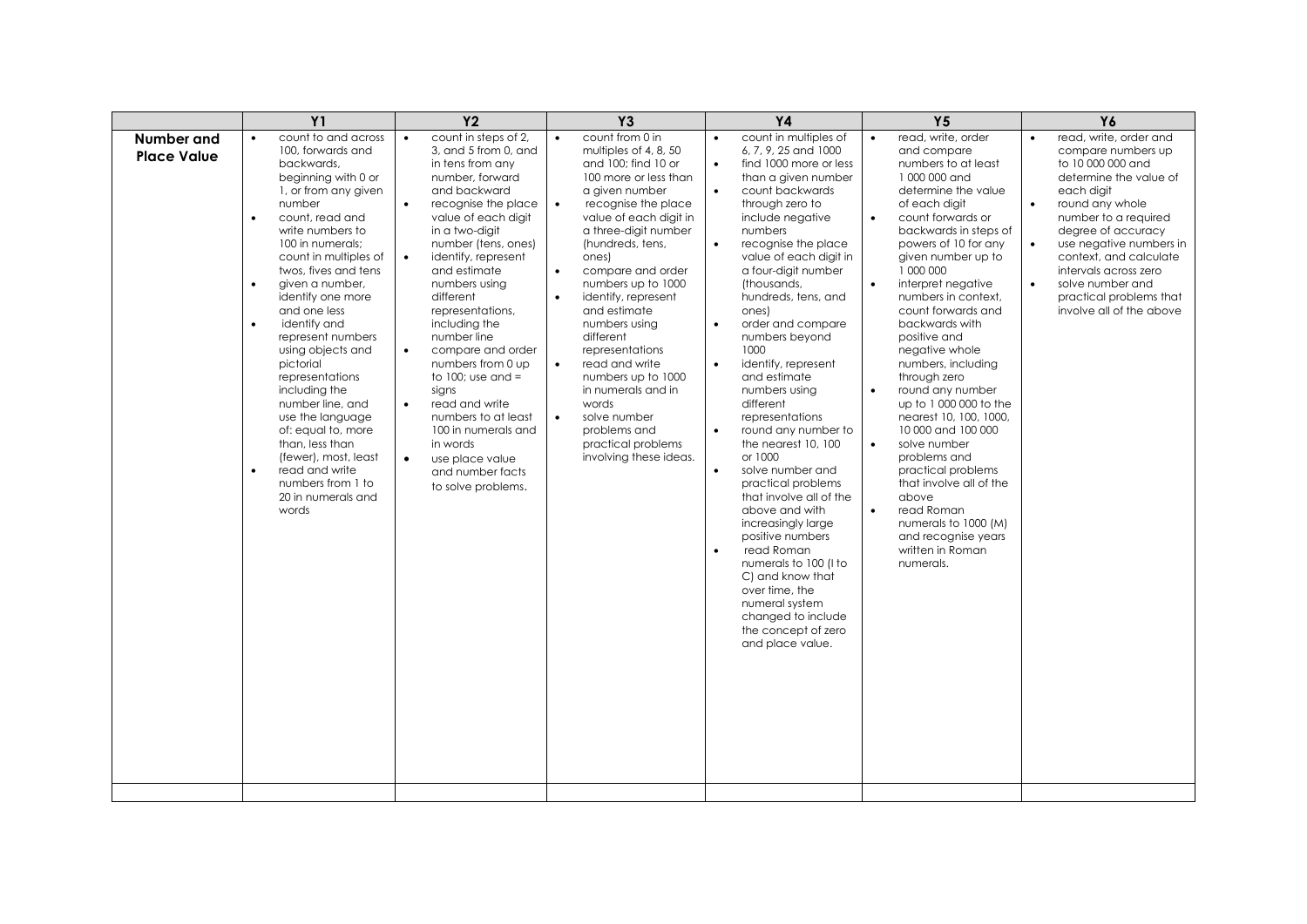|                                                             | Y <sub>1</sub>                                                                                                                                                                                                                                                                                                                                                                                                                                                                                                    | Y <sub>2</sub>                                                                                                                                                                                                                                                                                                                                                                                                                                                                                                                                                                                                                                                                                                                                                                                                                                                                                                                                                                                                                                                                    | <b>Y3</b>                                                                                                                                                                                                                                                                                                                                                                                                                                                                                                                                                                                                                                                                            | <b>Y4</b>                                                                                                                                                                                                                                                                                                                                                                                                                   | Y <sub>5</sub>                                                                                                                                                                                                                                                                                                                                                                                                                                                                                                                                                     | Y6                                                                                                                                                                                                                                                                                                                                                                                                                                                                                                                                                                                                                                                                                                                                                                                                                                                                                                                                                                                                                                                                                                                                                                          |
|-------------------------------------------------------------|-------------------------------------------------------------------------------------------------------------------------------------------------------------------------------------------------------------------------------------------------------------------------------------------------------------------------------------------------------------------------------------------------------------------------------------------------------------------------------------------------------------------|-----------------------------------------------------------------------------------------------------------------------------------------------------------------------------------------------------------------------------------------------------------------------------------------------------------------------------------------------------------------------------------------------------------------------------------------------------------------------------------------------------------------------------------------------------------------------------------------------------------------------------------------------------------------------------------------------------------------------------------------------------------------------------------------------------------------------------------------------------------------------------------------------------------------------------------------------------------------------------------------------------------------------------------------------------------------------------------|--------------------------------------------------------------------------------------------------------------------------------------------------------------------------------------------------------------------------------------------------------------------------------------------------------------------------------------------------------------------------------------------------------------------------------------------------------------------------------------------------------------------------------------------------------------------------------------------------------------------------------------------------------------------------------------|-----------------------------------------------------------------------------------------------------------------------------------------------------------------------------------------------------------------------------------------------------------------------------------------------------------------------------------------------------------------------------------------------------------------------------|--------------------------------------------------------------------------------------------------------------------------------------------------------------------------------------------------------------------------------------------------------------------------------------------------------------------------------------------------------------------------------------------------------------------------------------------------------------------------------------------------------------------------------------------------------------------|-----------------------------------------------------------------------------------------------------------------------------------------------------------------------------------------------------------------------------------------------------------------------------------------------------------------------------------------------------------------------------------------------------------------------------------------------------------------------------------------------------------------------------------------------------------------------------------------------------------------------------------------------------------------------------------------------------------------------------------------------------------------------------------------------------------------------------------------------------------------------------------------------------------------------------------------------------------------------------------------------------------------------------------------------------------------------------------------------------------------------------------------------------------------------------|
| Number -<br><b>Addition and</b><br>subtraction<br>$\bullet$ | read, write and<br>interpret<br>mathematical<br>statements involving<br>addition (+),<br>subtraction (-) and<br>equals $(=)$ signs<br>represent and use<br>number bonds and<br>related subtraction<br>facts within 20 add<br>and subtract one-<br>digit and two-digit<br>numbers to 20.<br>including zero<br>solve one-step<br>problems that<br>involve addition<br>and subtraction,<br>using concrete<br>objects and<br>pictorial<br>representations,<br>and missing number<br>problems such as<br>$7 = 2 - 9$ . | solve problems with<br>$\bullet$<br>addition and<br>subtraction:<br>$\bullet$<br>using concrete<br>objects and<br>pictorial<br>representations,<br>including those<br>involving numbers,<br>quantities and<br>measures<br>applying their<br>$\bullet$<br>increasing<br>knowledge of<br>mental and written<br>methods<br>recall and use<br>$\bullet$<br>addition and<br>subtraction facts to<br>20 fluently, and<br>derive and use<br>related facts up to<br>100<br>$\bullet$<br>add and subtract<br>numbers using<br>concrete objects,<br>pictorial<br>representations,<br>and mentally,<br>including:<br>$\blacktriangleright$<br>a two-digit number<br>and ones<br>$\blacktriangleright$<br>a two-digit number<br>and tens<br>$\blacktriangleright$<br>two two-digit<br>numbers<br>$\blacktriangleright$<br>adding three one-<br>digit numbers<br>show that addition<br>$\bullet$<br>of two numbers can<br>be done in any<br>order<br>(commutative) and<br>subtraction of one<br>number from<br>another cannot<br>recognise and use<br>$\bullet$<br>the inverse<br>relationship | add and subtract<br>$\bullet$<br>numbers mentally.<br>includina:<br>$\blacktriangleright$<br>a three-digit number<br>and ones<br>$\blacktriangleright$<br>a three-digit number<br>and tens<br>$\blacktriangleright$<br>a three-digit number<br>and hundreds<br>add and subtract<br>$\bullet$<br>numbers with up to<br>three digits, using<br>formal written<br>methods of columnar<br>addition and<br>subtraction<br>estimate the answer<br>to a calculation and<br>use inverse<br>operations to check<br>answers<br>solve problems,<br>$\bullet$<br>including missing<br>number problems,<br>using number facts,<br>place value, and<br>more complex<br>addition and<br>subtraction | add and subtract<br>$\bullet$<br>numbers with up to 4<br>digits using the<br>formal written<br>methods of<br>columnar addition<br>and subtraction<br>where appropriate<br>$\bullet$<br>estimate and use<br>inverse operations to<br>check answers to a<br>calculation<br>$\bullet$<br>solve addition and<br>subtraction two-step<br>problems in contexts,<br>deciding which<br>operations and<br>methods to use and<br>why. | add and subtract<br>$\bullet$<br>whole numbers with<br>more than 4 digits,<br>including using formal<br>written methods<br>(columnar addition<br>and subtraction)<br>add and subtract<br>$\bullet$<br>numbers mentally<br>with increasingly<br>large numbers<br>use rounding to<br>$\bullet$<br>check answers to<br>calculations and<br>determine, in the<br>context of a<br>problem, levels of<br>accuracy<br>solve addition and<br>$\bullet$<br>subtraction multi-step<br>problems in contexts,<br>deciding which<br>operations and<br>methods to use and<br>why | <b>ALL FOUR FUNCTIONS</b><br>multiply multi-digit<br>$\bullet$<br>numbers up to 4 digits<br>by a two-digit whole<br>number using the formal<br>written method of long<br>multiplication<br>$\bullet$<br>divide numbers up to 4<br>digits by a two-digit<br>whole number using the<br>formal written method<br>of long division, and<br>interpret remainders as<br>whole number<br>remainders, fractions, or<br>by rounding, as<br>appropriate for the<br>context<br>$\bullet$<br>divide numbers up to 4<br>digits by a two-digit<br>number using the formal<br>written method of short<br>division where<br>appropriate,<br>interpreting remainders<br>according to the<br>context<br>perform mental<br>$\bullet$<br>calculations, including<br>with mixed operations<br>and large numbers<br>identify common<br>factors, common<br>multiples and prime<br>numbers<br>use their knowledge of<br>$\bullet$<br>the order of operations<br>to carry out calculations<br>involving the four<br>operations<br>solve addition and<br>subtraction multi-step<br>problems in contexts,<br>deciding which<br>operations and<br>methods to use and<br>why<br>solve problems involving |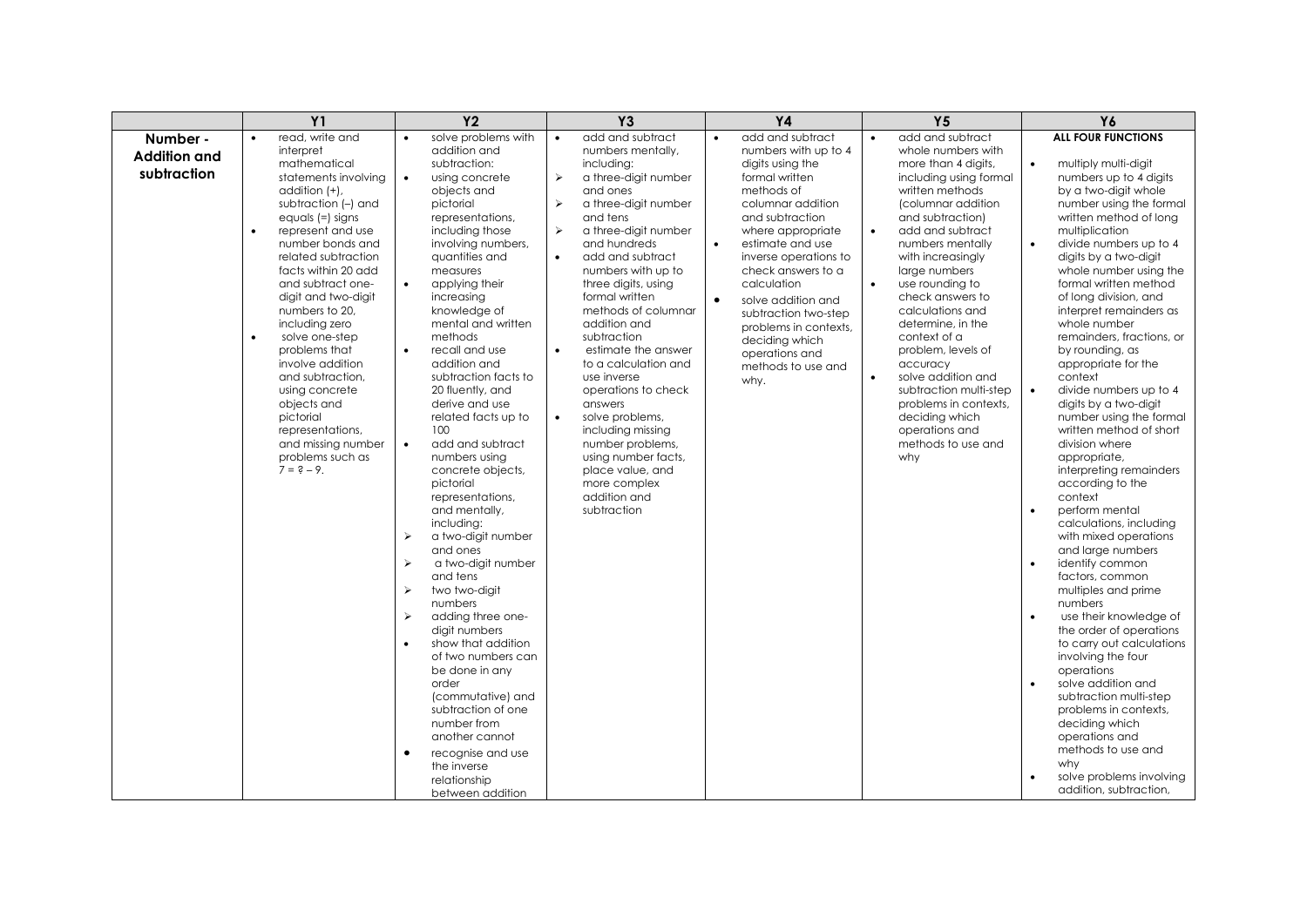|                                                   |                                                                                                                                                                                                                        | and subtraction<br>and use this to<br>check calculations<br>and solve missing<br>number problems                                                                                                                                                                                                                                                                          |                                                                                                                                                                                                                                                                                                                                                                                     |                                                                                                                                                                                                                                                                                                                                                                                                                                |                                                                                                                                                                                                                                                                                                                                                                                                              | multiplication and<br>division<br>use estimation to check<br>answers to calculations<br>and determine, in the<br>context of a problem,<br>an appropriate degree<br>of accuracy.                                                                                                                                                                                                                             |
|---------------------------------------------------|------------------------------------------------------------------------------------------------------------------------------------------------------------------------------------------------------------------------|---------------------------------------------------------------------------------------------------------------------------------------------------------------------------------------------------------------------------------------------------------------------------------------------------------------------------------------------------------------------------|-------------------------------------------------------------------------------------------------------------------------------------------------------------------------------------------------------------------------------------------------------------------------------------------------------------------------------------------------------------------------------------|--------------------------------------------------------------------------------------------------------------------------------------------------------------------------------------------------------------------------------------------------------------------------------------------------------------------------------------------------------------------------------------------------------------------------------|--------------------------------------------------------------------------------------------------------------------------------------------------------------------------------------------------------------------------------------------------------------------------------------------------------------------------------------------------------------------------------------------------------------|-------------------------------------------------------------------------------------------------------------------------------------------------------------------------------------------------------------------------------------------------------------------------------------------------------------------------------------------------------------------------------------------------------------|
|                                                   |                                                                                                                                                                                                                        | 43<br>$+32$<br>5<br>$-70$<br>$-75$<br>$2d + 2d$ (not crossing $10$ )                                                                                                                                                                                                                                                                                                      | 785<br>5 7<br>$+ 4 2 9$<br>$+86$<br>14<br>13<br>100<br>130<br>1100<br>143<br>1214<br>$2d + 2d$ (crossing $10$ )<br>3d + 3d (crossing 10)                                                                                                                                                                                                                                            | 7856<br>$+4, 2, 9, 7$<br>12, 153<br>$Up to 4d + 4d$ (crossing $IO)$                                                                                                                                                                                                                                                                                                                                                            | 68,962<br>$+1$ , 4, 8, 7 5<br>83.837<br>5d + 5d (crossing 10)                                                                                                                                                                                                                                                                                                                                                | 6.82<br>$+3$ , $-5$ , 7<br>10.39<br>.<br>Add decimals with I or more dp<br>(crossing 10)                                                                                                                                                                                                                                                                                                                    |
|                                                   |                                                                                                                                                                                                                        | 68<br>$-14$<br>4<br>50<br>54<br>2d - 2d (not exchanging)                                                                                                                                                                                                                                                                                                                  | $45^{10}112$<br>$-267$<br>5<br>40<br>200<br>245<br>3d - 3d (exchanging)                                                                                                                                                                                                                                                                                                             | $63410112$<br>$-2287$<br>4 1 2 5<br>4d - 4d (exchanging)                                                                                                                                                                                                                                                                                                                                                                       | 8 84 2 10 14<br>$-16, 735$<br>72, 479<br>5d - 5d (exchanging)                                                                                                                                                                                                                                                                                                                                                | 56.1011215<br>$-3.478$<br>2.647<br>Subtract decimals with I or more dp                                                                                                                                                                                                                                                                                                                                      |
|                                                   | <b>Y1</b>                                                                                                                                                                                                              | Y <sub>2</sub>                                                                                                                                                                                                                                                                                                                                                            | Y <sub>3</sub>                                                                                                                                                                                                                                                                                                                                                                      | <b>Y4</b>                                                                                                                                                                                                                                                                                                                                                                                                                      | <b>Y5</b>                                                                                                                                                                                                                                                                                                                                                                                                    | Y6                                                                                                                                                                                                                                                                                                                                                                                                          |
| Number -<br><b>Multiplication</b><br>and division | solve one-step<br>problems involving<br>multiplication and<br>division, by<br>calculating the<br>answer using<br>concrete objects,<br>pictorial<br>representations and<br>arrays with the<br>support of the<br>teacher | recall and use<br>multiplication and<br>division facts for the<br>2, 5 and 10<br>multiplication<br>tables, including<br>recognising odd<br>and even numbers<br>$\bullet$<br>calculate<br>mathematical<br>statements for<br>multiplication and<br>division within the<br>multiplication tables<br>and write them<br>using the<br>multiplication (x),<br>division $(+)$ and | recall and use<br>multiplication and<br>division facts for the<br>3, 4 and 8<br>multiplication tables<br>write and calculate<br>$\bullet$<br>mathematical<br>statements for<br>multiplication and<br>division using the<br>multiplication tables<br>that they know,<br>including for two-<br>digit numbers times<br>one-digit numbers,<br>using mental and<br>progressing to formal | recall multiplication<br>and division facts for<br>multiplication tables<br>up to $12 \times 12$<br>use place value,<br>known and derived<br>facts to multiply and<br>divide mentally,<br>including: multiplying<br>by 0 and 1; dividing<br>by 1; multiplying<br>together three<br>numbers<br>recognise and use<br>$\bullet$<br>factor pairs and<br>commutativity in<br>mental calculations<br>multiply two-digit<br>$\bullet$ | identify multiples and<br>factors, includina<br>finding all factor pairs<br>of a number, and<br>common factors of<br>two numbers<br>know and use the<br>$\bullet$<br>vocabulary of prime<br>numbers, prime<br>factors and<br>composite<br>(nonprime) numbers<br>establish whether a<br>$\bullet$<br>number up to 100 is<br>prime and recall<br>prime numbers up to<br>19<br>multiply numbers up<br>$\bullet$ | recall and use<br>multiplication and<br>division facts for the 2, 5<br>and 10 multiplication<br>tables, including<br>recognising odd and<br>even numbers<br>calculate<br>mathematical<br>statements for<br>multiplication and<br>division within the<br>multiplication tables<br>and write them using<br>the multiplication (x),<br>division $(\div)$ and equals<br>$(=)$ signs<br>show that multiplication |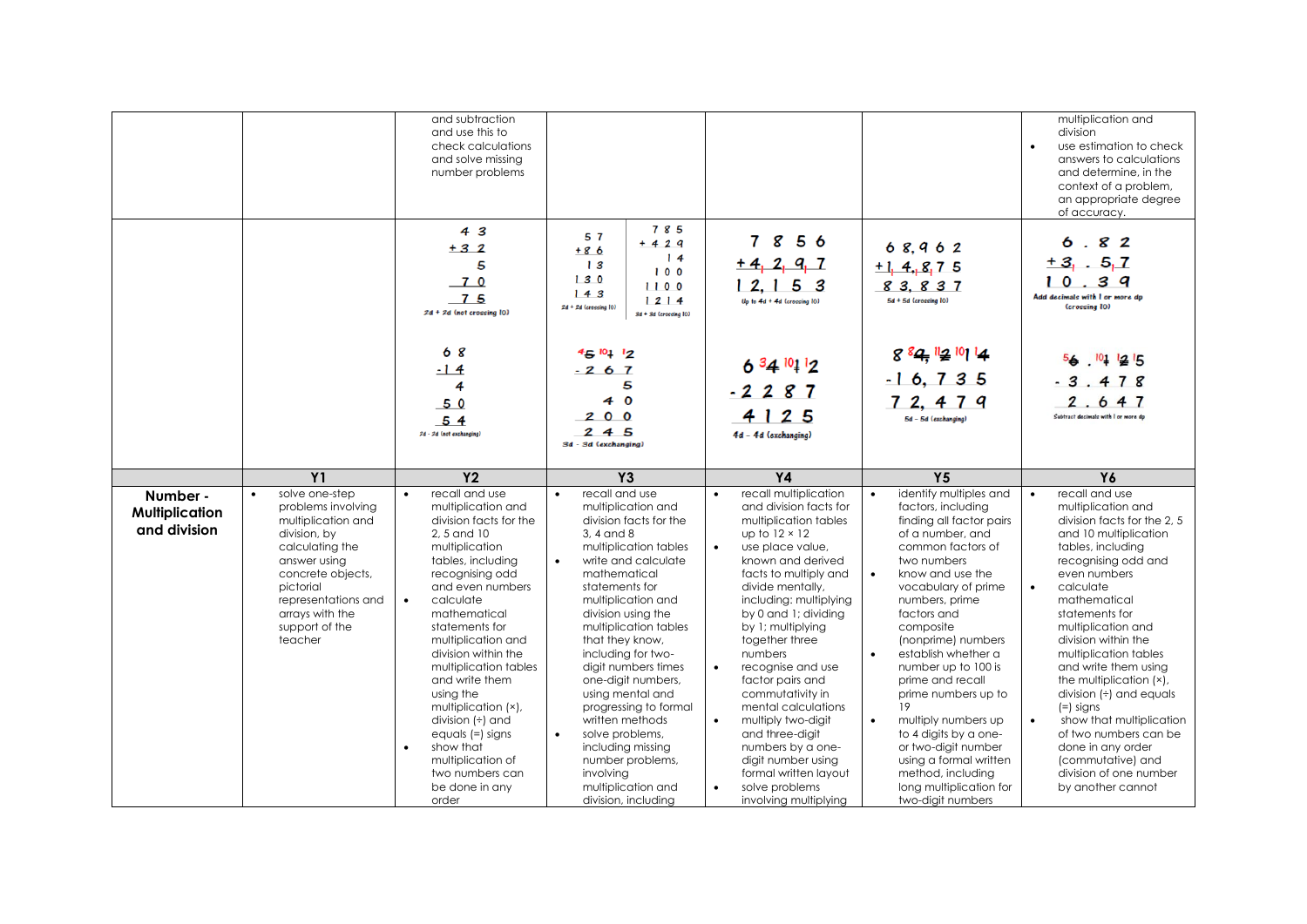|  | (commutative) and<br>division of one<br>number by another<br>cannot<br>solve problems<br>$\bullet$<br>involving<br>multiplication and<br>division, using<br>materials, arrays,<br>repeated addition,<br>mental methods,<br>and multiplication<br>and division facts,<br>including problems<br>in contexts | positive integer<br>scaling problems and<br>correspondence<br>problems in which n<br>objects are<br>connected to m<br>objects | and adding,<br>including using the<br>distributive law to<br>multiply two digit<br>numbers by one<br>digit, integer scaling<br>problems and harder<br>correspondence<br>problems such as n<br>objects are<br>connected to m<br>objects. | $\bullet$<br>$\bullet$<br>$\bullet$<br>$\bullet$<br>$\bullet$<br>$\bullet$<br>$\bullet$ | multiply and divide<br>numbers mentally<br>drawing upon known<br>facts<br>divide numbers up to<br>4 digits by a one-digit<br>number using the<br>formal written<br>method of short<br>division and interpret<br>remainders<br>appropriately for the<br>context<br>multiply and divide<br>whole numbers and<br>those involving<br>decimals by 10, 100<br>and 1000<br>recognise and use<br>square numbers and<br>cube numbers, and<br>the notation for<br>squared (2) and<br>cubed $(3)$<br>solve problems<br>involving<br>multiplication and<br>division including<br>using their<br>knowledge of factors<br>and multiples,<br>squares and cubes<br>solve problems<br>involving addition,<br>subtraction,<br>multiplication and<br>division and a<br>combination of<br>these, including<br>understanding the<br>meaning of the<br>equals sign<br>solve problems<br>involving<br>multiplication and<br>division, including<br>scaling by simple<br>fractions and | $\bullet$ | solve problems<br>involving multiplication<br>and division, using<br>materials, arrays,<br>repeated addition,<br>mental methods, and<br>multiplication and<br>division facts, including<br>problems in contexts. |
|--|-----------------------------------------------------------------------------------------------------------------------------------------------------------------------------------------------------------------------------------------------------------------------------------------------------------|-------------------------------------------------------------------------------------------------------------------------------|-----------------------------------------------------------------------------------------------------------------------------------------------------------------------------------------------------------------------------------------|-----------------------------------------------------------------------------------------|----------------------------------------------------------------------------------------------------------------------------------------------------------------------------------------------------------------------------------------------------------------------------------------------------------------------------------------------------------------------------------------------------------------------------------------------------------------------------------------------------------------------------------------------------------------------------------------------------------------------------------------------------------------------------------------------------------------------------------------------------------------------------------------------------------------------------------------------------------------------------------------------------------------------------------------------------------------|-----------|------------------------------------------------------------------------------------------------------------------------------------------------------------------------------------------------------------------|
|  |                                                                                                                                                                                                                                                                                                           |                                                                                                                               |                                                                                                                                                                                                                                         |                                                                                         | problems involving                                                                                                                                                                                                                                                                                                                                                                                                                                                                                                                                                                                                                                                                                                                                                                                                                                                                                                                                             |           |                                                                                                                                                                                                                  |
|  |                                                                                                                                                                                                                                                                                                           |                                                                                                                               |                                                                                                                                                                                                                                         |                                                                                         | simple rates.                                                                                                                                                                                                                                                                                                                                                                                                                                                                                                                                                                                                                                                                                                                                                                                                                                                                                                                                                  |           |                                                                                                                                                                                                                  |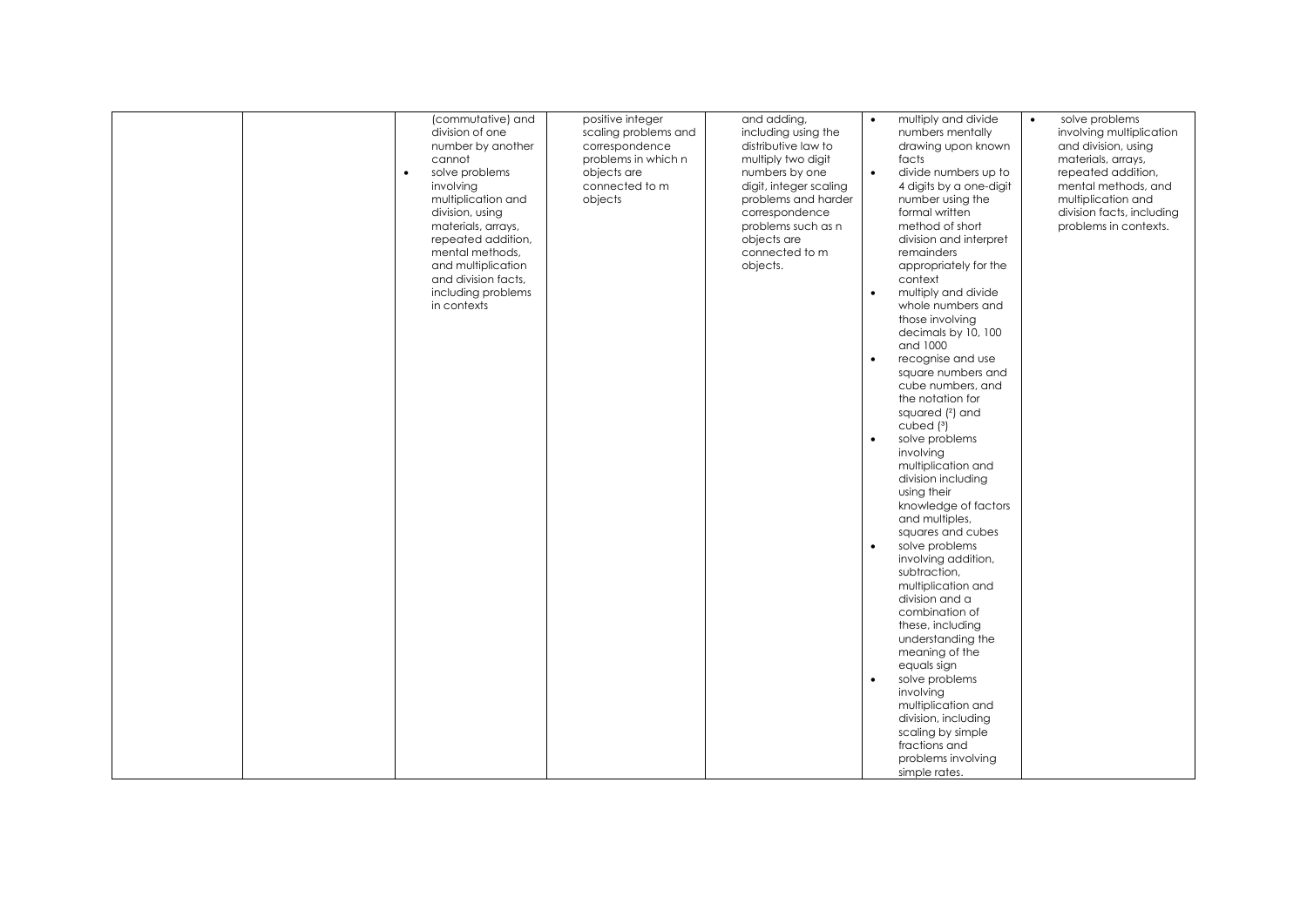|                              |                                                                                                                                                                                                                                  |                                                                                                                                                                                                                                                                                            | 35<br>$x \quad 4$<br>20(4x5)<br>120(4x30)<br>140<br>(x2, 3, 4, 5, and 8)<br>84<br>x2, 3, 4, 5 and 8                                                                                                                                                                                                                                                                                                                                                                                     | 256<br>$x \overline{7}$<br>42(7x6)<br>350 (7x50)<br>1400(7x200)<br>1792<br>$2/3d \times ld$<br>62<br>$6 3^37^12$<br>$3d + Id$ (no remainders) | 321<br>$x$ , 27<br>2247<br>6420<br>8667<br>$3/4d \times 2d$<br>661 <sub>r5</sub><br>Up to $4d + Id$ (interpret remainders)                                                                                                                                                                                                                                                                                                                      | 121573<br>32<br>x<br>77,190<br>5146<br>82,336<br>Up to 4d x 2d (long)<br>$432 \div 15$ becomes<br>$8 \cdot 8$<br>$2 \cdot 0$<br>$\overline{\mathbf{3}}$<br>4<br>$1\quad 5$<br>0<br>3.<br>$\overline{\mathbf{3}}$<br>$\overline{2}$<br>$1\quad 2$<br>0<br>$2^{\circ}$<br>$\mathbf{1}$<br>$\Omega$<br>$\overline{2}$<br>1<br><sup>0</sup><br>$\bf{0}$<br>Answer: 28-8                                                                                                                                  |
|------------------------------|----------------------------------------------------------------------------------------------------------------------------------------------------------------------------------------------------------------------------------|--------------------------------------------------------------------------------------------------------------------------------------------------------------------------------------------------------------------------------------------------------------------------------------------|-----------------------------------------------------------------------------------------------------------------------------------------------------------------------------------------------------------------------------------------------------------------------------------------------------------------------------------------------------------------------------------------------------------------------------------------------------------------------------------------|-----------------------------------------------------------------------------------------------------------------------------------------------|-------------------------------------------------------------------------------------------------------------------------------------------------------------------------------------------------------------------------------------------------------------------------------------------------------------------------------------------------------------------------------------------------------------------------------------------------|------------------------------------------------------------------------------------------------------------------------------------------------------------------------------------------------------------------------------------------------------------------------------------------------------------------------------------------------------------------------------------------------------------------------------------------------------------------------------------------------------|
|                              | Y1                                                                                                                                                                                                                               | <b>Y2</b>                                                                                                                                                                                                                                                                                  | <b>Y3</b>                                                                                                                                                                                                                                                                                                                                                                                                                                                                               | <b>Y4</b>                                                                                                                                     | Y5                                                                                                                                                                                                                                                                                                                                                                                                                                              | Y6                                                                                                                                                                                                                                                                                                                                                                                                                                                                                                   |
| Number -<br><b>Fractions</b> | recognise, find and<br>name a half as one<br>of two equal parts<br>of an object, shape<br>or quantity<br>$\bullet$<br>recognise, find and<br>name a quarter as<br>one of four equal<br>parts of an object,<br>shape or quantity. | recognise, find,<br>$\bullet$<br>name and write<br>fractions 1/3, 1/4, 2/4,<br>3/4 of a length,<br>shape, set of<br>objects or quantity<br>write simple<br>$\bullet$<br>fractions for<br>example, $\frac{1}{2}$ of $6 = 3$<br>and recognise the<br>equivalence of 2/4<br>and $\frac{1}{2}$ | count up and down<br>$\bullet$<br>in tenths; recognise<br>that tenths arise from<br>dividing an object<br>into 10 equal parts<br>and in dividing one-<br>digit numbers or<br>quantities by 10<br>recognise, find and<br>write fractions of a<br>discrete set of<br>objects: unit fractions<br>and non-unit<br>fractions with small<br>denominators<br>recognise and use<br>$\bullet$<br>fractions as numbers:<br>unit fractions and<br>non-unit fractions<br>with small<br>denominators | $\bullet$                                                                                                                                     | $\bullet$<br>compare and order<br>fractions whose<br>denominators are all<br>multiples of the same<br>number<br>$\bullet$<br>identify, name and<br>write equivalent<br>fractions of a given<br>fraction, represented<br>visually, including<br>tenths and<br>hundredths<br>recognise mixed<br>$\bullet$<br>numbers and<br>improper fractions<br>and convert from<br>one form to the other<br>and write<br>mathematical<br>statements $> 1$ as a | use common factors to<br>$\bullet$<br>simplify fractions; use<br>common multiples to<br>express fractions in the<br>same denomination<br>compare and order<br>$\bullet$<br>fractions, including<br>fractions $> 1$<br>add and subtract<br>fractions with different<br>denominators and<br>mixed numbers, using<br>the concept of<br>equivalent fractions<br>multiply simple pairs of<br>proper fractions, writing<br>the answer in its simplest<br>form (for example, 1/4 X)<br>$\frac{1}{2}$ = 1/8) |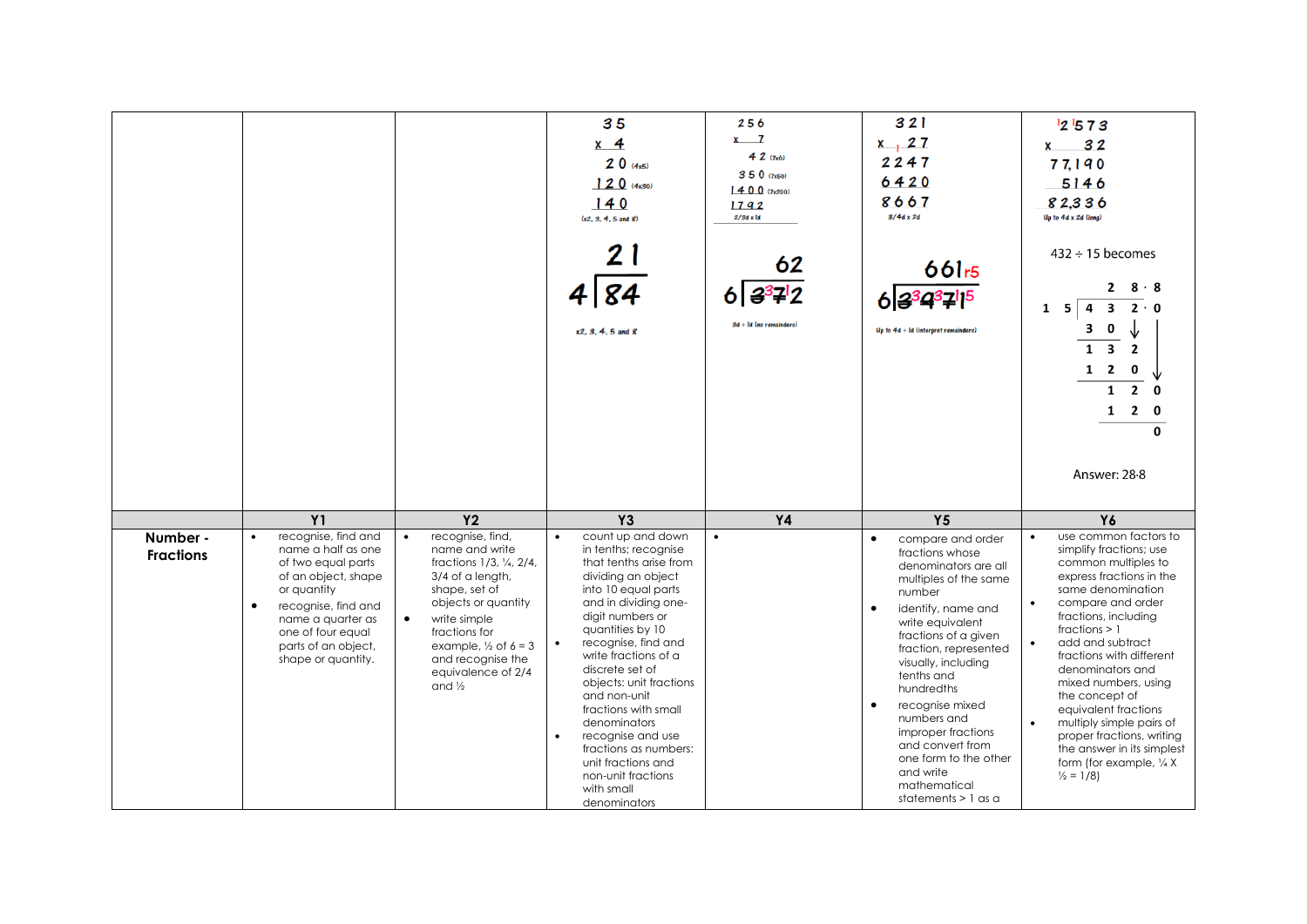|                 |           |           | recognise and show,<br>using diagrams,<br>equivalent fractions<br>with small<br>denominators<br>add and subtract<br>$\bullet$<br>fractions with the<br>same denominator<br>within one whole (for<br>example, $5/7 + 1/7 =$<br>6/7<br>$\bullet$<br>compare and order<br>unit fractions, and<br>fractions with the<br>same denominators<br>solve problems that<br>$\bullet$<br>involve all of the<br>above |                                                                                                                                                                                                                                                                                                                                                                                                                                                                                                                                                                                                                                                                                                                                       | mixed number (for<br>example, $2/5 + 4/5 =$<br>$6/5 = 11/5$<br>$\bullet$<br>add and subtract<br>fractions with the<br>same denominator<br>and denominators<br>that are multiples of<br>the same number<br>$\bullet$<br>multiply proper<br>fractions and mixed<br>numbers by whole<br>numbers, supported<br>by materials and<br>diagrams                                                                                                                                                                                                 | divide proper fractions<br>by whole numbers (for<br>example, $(1/3 \div 2 = 1/6)$<br>associate a fraction<br>$\bullet$<br>with division and<br>calculate decimal<br>fraction equivalents (for<br>example, 0.375) for a<br>simple fraction (for<br>example, 3/8)                                                                                                                                                                                                                                                           |
|-----------------|-----------|-----------|----------------------------------------------------------------------------------------------------------------------------------------------------------------------------------------------------------------------------------------------------------------------------------------------------------------------------------------------------------------------------------------------------------|---------------------------------------------------------------------------------------------------------------------------------------------------------------------------------------------------------------------------------------------------------------------------------------------------------------------------------------------------------------------------------------------------------------------------------------------------------------------------------------------------------------------------------------------------------------------------------------------------------------------------------------------------------------------------------------------------------------------------------------|-----------------------------------------------------------------------------------------------------------------------------------------------------------------------------------------------------------------------------------------------------------------------------------------------------------------------------------------------------------------------------------------------------------------------------------------------------------------------------------------------------------------------------------------|---------------------------------------------------------------------------------------------------------------------------------------------------------------------------------------------------------------------------------------------------------------------------------------------------------------------------------------------------------------------------------------------------------------------------------------------------------------------------------------------------------------------------|
|                 | <b>Y1</b> | <b>Y2</b> | <b>Y3</b>                                                                                                                                                                                                                                                                                                                                                                                                | <b>Y4</b>                                                                                                                                                                                                                                                                                                                                                                                                                                                                                                                                                                                                                                                                                                                             | Y <sub>5</sub>                                                                                                                                                                                                                                                                                                                                                                                                                                                                                                                          | Y6                                                                                                                                                                                                                                                                                                                                                                                                                                                                                                                        |
| <b>Decimals</b> |           |           |                                                                                                                                                                                                                                                                                                                                                                                                          | recognise and show,<br>using diagrams,<br>families of common<br>equivalent fractions<br>count up and down<br>$\bullet$<br>in hundredths;<br>recognise that<br>hundredths arise<br>when dividing an<br>object by one<br>hundred and<br>dividing tenths by<br>ten.<br>solve problems<br>involving increasingly<br>harder fractions to<br>calculate quantities,<br>and fractions to<br>divide quantities,<br>including non-unit<br>fractions where the<br>answer is a whole<br>number<br>add and subtract<br>$\bullet$<br>fractions with the<br>same denominator<br>recognise and write<br>$\bullet$<br>decimal equivalents<br>of any number of<br>tenths or hundredths<br>recognise and write<br>decimal equivalents<br>to 1/4, 1/2 3/4 | read and write<br>$\bullet$<br>decimal numbers as<br>fractions (for<br>example, $0.71 =$<br>71/100)<br>recognise and use<br>$\bullet$<br>thousandths and<br>relate them to tenths,<br>hundredths and<br>decimal equivalents<br>round decimals with<br>$\bullet$<br>two decimal places<br>to the nearest whole<br>number and to one<br>decimal place<br>read, write, order<br>$\bullet$<br>and compare<br>numbers with up to<br>three decimal places<br>solve problems<br>$\bullet$<br>involving number up<br>to three decimal<br>places | identify the value of<br>each digit in numbers<br>given to three decimal<br>places and multiply and<br>divide numbers by 10,<br>100 and 1000 giving<br>answers up to three<br>decimal places<br>$\bullet$<br>multiply one-digit<br>numbers with up to two<br>decimal places by<br>whole numbers<br>use written division<br>$\bullet$<br>methods in cases where<br>the answer has up to<br>two decimal places<br>$\bullet$<br>solve problems which<br>require answers to be<br>rounded to specified<br>degrees of accuracy |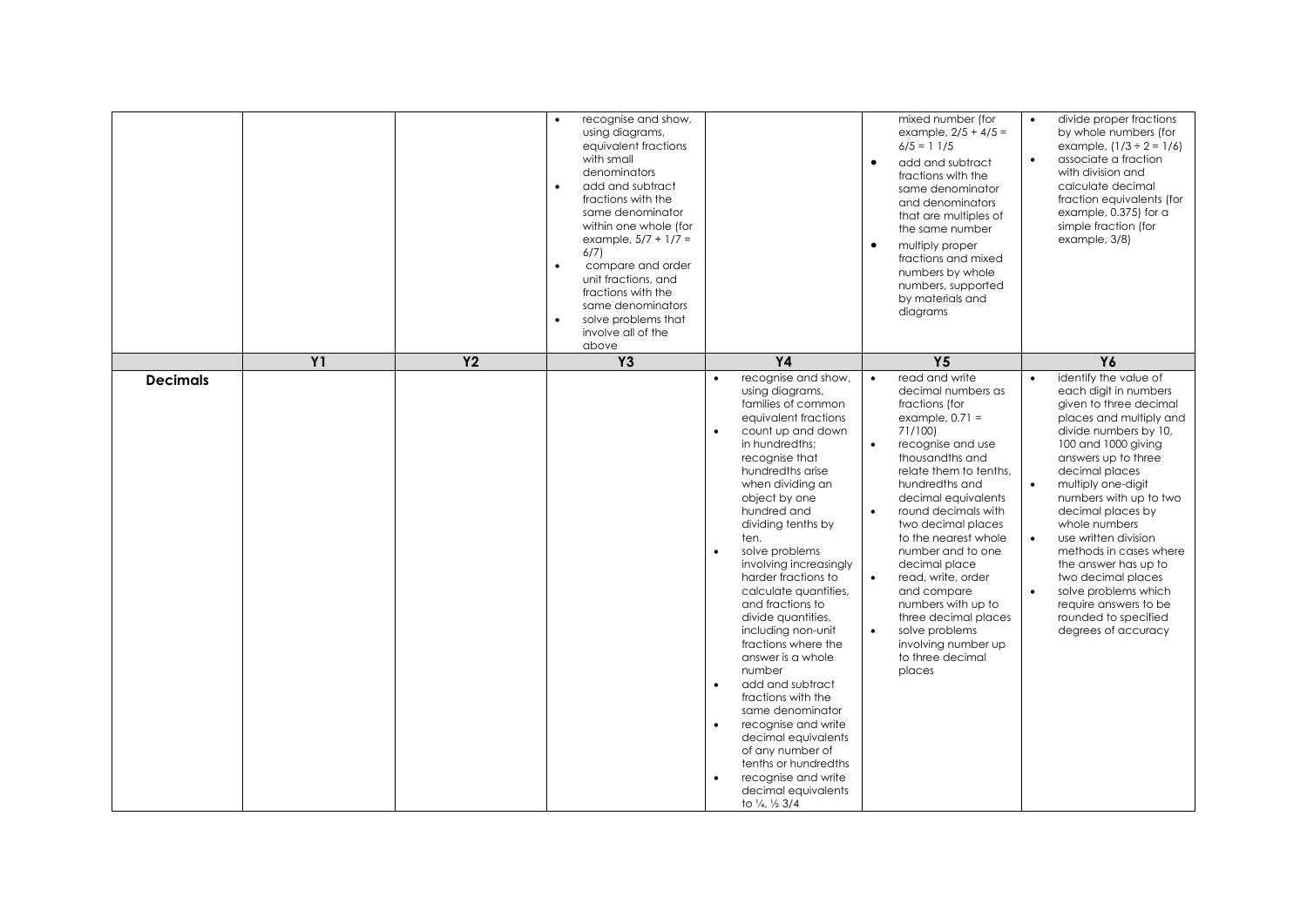|         |           |                |           | find the effect of<br>$\bullet$<br>dividing a one- or<br>two-digit number by<br>10 and 100,<br>identifying the value<br>of the digits in the<br>answer as ones,<br>tenths and<br>hundredths<br>round decimals with<br>$\bullet$<br>one decimal place<br>to the nearest whole<br>number<br>compare numbers<br>$\bullet$<br>with the same<br>number of decimal<br>places up to two<br>decimal places<br>$\bullet$<br>solve simple measure<br>and money<br>problems involving<br>fractions and<br>decimals to two |                                                                                                                                                                                                                                                                                                                                                                                                                                          |                                                                                                                                              |
|---------|-----------|----------------|-----------|----------------------------------------------------------------------------------------------------------------------------------------------------------------------------------------------------------------------------------------------------------------------------------------------------------------------------------------------------------------------------------------------------------------------------------------------------------------------------------------------------------------|------------------------------------------------------------------------------------------------------------------------------------------------------------------------------------------------------------------------------------------------------------------------------------------------------------------------------------------------------------------------------------------------------------------------------------------|----------------------------------------------------------------------------------------------------------------------------------------------|
|         | <b>Y1</b> | Y <sub>2</sub> | <b>Y3</b> | decimal places.<br>$\mathsf{Y4}$                                                                                                                                                                                                                                                                                                                                                                                                                                                                               | Y <sub>5</sub>                                                                                                                                                                                                                                                                                                                                                                                                                           | Y6                                                                                                                                           |
| Percent |           |                |           |                                                                                                                                                                                                                                                                                                                                                                                                                                                                                                                | recognise the per<br>$\bullet$<br>cent symbol (%) and<br>understand that per<br>cent relates to<br>'number of parts per<br>hundred', and write<br>percentages as a<br>fraction with<br>denominator 100,<br>and as a decimal<br>solve problems which<br>$\bullet$<br>require knowing<br>percentage and<br>decimal equivalents<br>of 1/2, 1/4, 1/5, 2/5, 4/5<br>and those fractions<br>with a denominator<br>of a multiple of 10 or<br>25. | recall and use<br>$\bullet$<br>equivalences between<br>simple fractions,<br>decimals and<br>percentages, including<br>in different contexts. |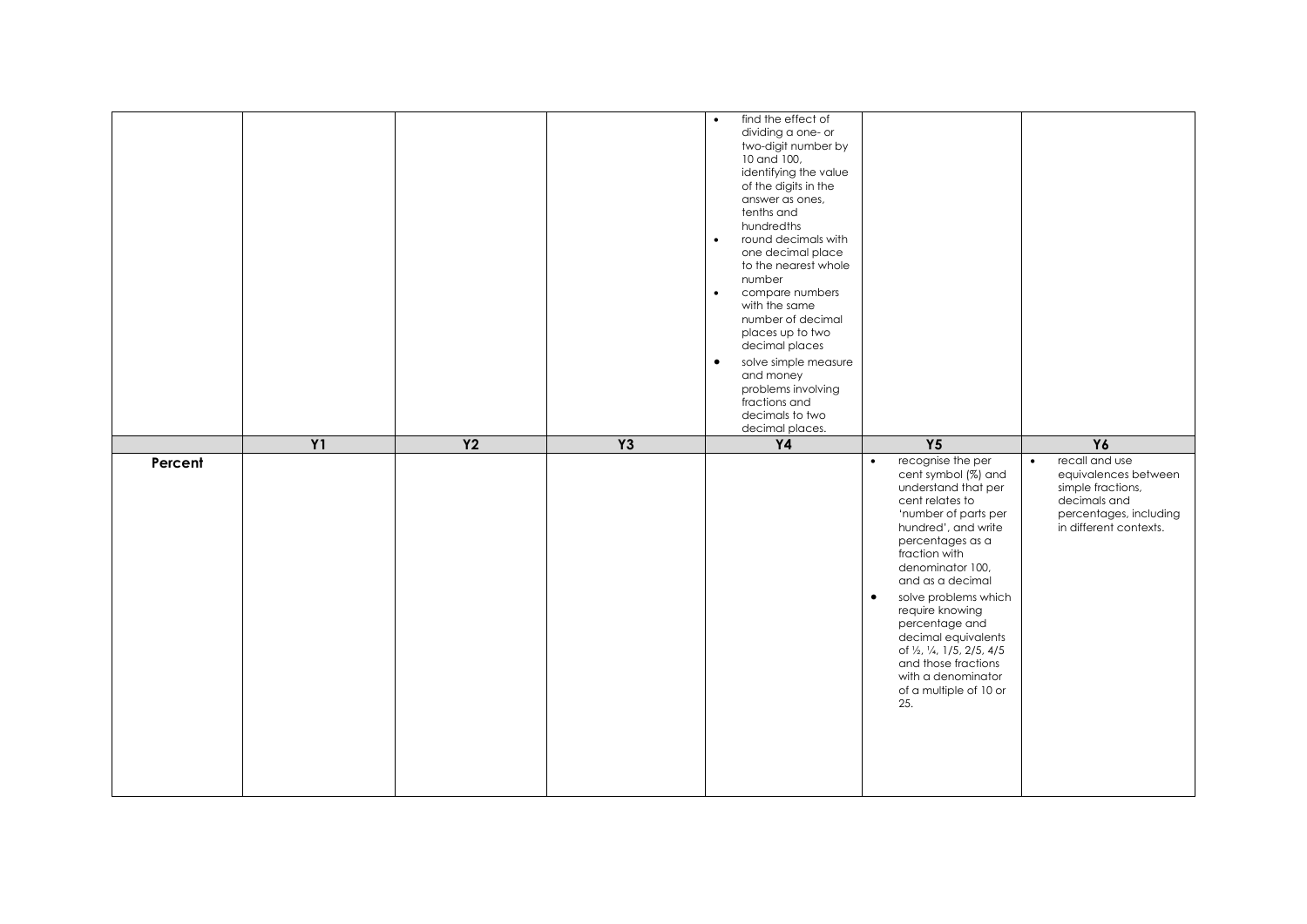|                                | <b>Y1</b>                                                                                                                                                                                                                   | Y <sub>2</sub>                                                                                                                                                                                                                                     | <b>Y3</b>                                                                                                                                                                                                                                                | <b>Y4</b>                                                                                                                                                                                                                  | Y <sub>5</sub>                                                                                                                                                                                                                                              | Y6                                                                                                                                                                                                                                                                                                                                                                                                                                                                                                                                                                                                            |
|--------------------------------|-----------------------------------------------------------------------------------------------------------------------------------------------------------------------------------------------------------------------------|----------------------------------------------------------------------------------------------------------------------------------------------------------------------------------------------------------------------------------------------------|----------------------------------------------------------------------------------------------------------------------------------------------------------------------------------------------------------------------------------------------------------|----------------------------------------------------------------------------------------------------------------------------------------------------------------------------------------------------------------------------|-------------------------------------------------------------------------------------------------------------------------------------------------------------------------------------------------------------------------------------------------------------|---------------------------------------------------------------------------------------------------------------------------------------------------------------------------------------------------------------------------------------------------------------------------------------------------------------------------------------------------------------------------------------------------------------------------------------------------------------------------------------------------------------------------------------------------------------------------------------------------------------|
| <b>Ratio and</b><br>proportion |                                                                                                                                                                                                                             |                                                                                                                                                                                                                                                    |                                                                                                                                                                                                                                                          |                                                                                                                                                                                                                            |                                                                                                                                                                                                                                                             | solve problems involving<br>the relative sizes of two<br>quantities where missing<br>values can be found by<br>using integer<br>multiplication and<br>division facts<br>solve problems involving<br>$\bullet$<br>the calculation of<br>percentages (for<br>example, of measures,<br>and such as 15% of 360)<br>and the use of<br>percentages for<br>comparison<br>solve problems involving<br>$\bullet$<br>similar shapes where the<br>scale factor is known or<br>can be found<br>solve problems involving<br>$\bullet$<br>unequal sharing and<br>grouping using<br>knowledge of fractions<br>and multiples. |
|                                | <b>Y1</b>                                                                                                                                                                                                                   | <b>Y2</b>                                                                                                                                                                                                                                          | <b>Y3</b>                                                                                                                                                                                                                                                | <b>Y4</b>                                                                                                                                                                                                                  | Y <sub>5</sub>                                                                                                                                                                                                                                              | Y6                                                                                                                                                                                                                                                                                                                                                                                                                                                                                                                                                                                                            |
| Algebra                        |                                                                                                                                                                                                                             |                                                                                                                                                                                                                                                    |                                                                                                                                                                                                                                                          |                                                                                                                                                                                                                            |                                                                                                                                                                                                                                                             | use simple formulae<br>$\bullet$<br>generate and describe<br>$\bullet$<br>linear number<br>sequences<br>express missing number<br>$\bullet$<br>problems algebraically<br>find pairs of numbers<br>$\bullet$<br>that satisfy an equation<br>with two unknowns<br>enumerate possibilities<br>$\bullet$<br>of combinations of two<br>variables.                                                                                                                                                                                                                                                                  |
|                                | <b>Y1</b>                                                                                                                                                                                                                   | Y <sub>2</sub>                                                                                                                                                                                                                                     | <b>Y3</b>                                                                                                                                                                                                                                                | <b>Y4</b>                                                                                                                                                                                                                  | Y <sub>5</sub>                                                                                                                                                                                                                                              | Y6                                                                                                                                                                                                                                                                                                                                                                                                                                                                                                                                                                                                            |
| Measurement                    | compare, describe<br>$\bullet$<br>and solve practical<br>problems for<br>lengths and heights<br>$\bullet$<br>(for example,<br>long/short,<br>longer/shorter,<br>tall/short,<br>double/half)<br>mass/weight (for<br>example, | choose and use<br>$\bullet$<br>appropriate<br>standard units to<br>estimate and<br>measure<br>length/height in<br>any direction<br>$(m/cm)$ ; mass<br>(kg/g); temperature<br>$(^{\circ}C)$ ; capacity<br>(litres/ml) to the<br>nearest appropriate | measure, compare,<br>add and subtract<br>lengths (m/cm/mm);<br>mass (kg/g);<br>volume/capacity<br>(1/ml)<br>measure the<br>$\bullet$<br>perimeter of simple 2-<br>D shapes<br>add and subtract<br>$\bullet$<br>amounts of money to<br>give change, using | Convert between<br>different units of<br>measure (for<br>example, kilometre<br>to metre; hour to<br>minute)<br>measure and<br>$\bullet$<br>calculate the<br>perimeter of a<br>rectilinear figure<br>(including squares) in | Convert between<br>different units of<br>metric measure (for<br>example, kilometre<br>and metre;<br>centimetre and<br>metre; centimetre<br>and millimetre; gram<br>and kilogram; litre<br>and millilitre)<br>understand and use<br>$\bullet$<br>approximate | solve problems involving<br>the calculation and<br>conversion of units of<br>measure, using decimal<br>notation up to three<br>decimal places where<br>appropriate<br>use, read, write and<br>$\bullet$<br>convert between<br>standard units,<br>converting<br>measurements of                                                                                                                                                                                                                                                                                                                                |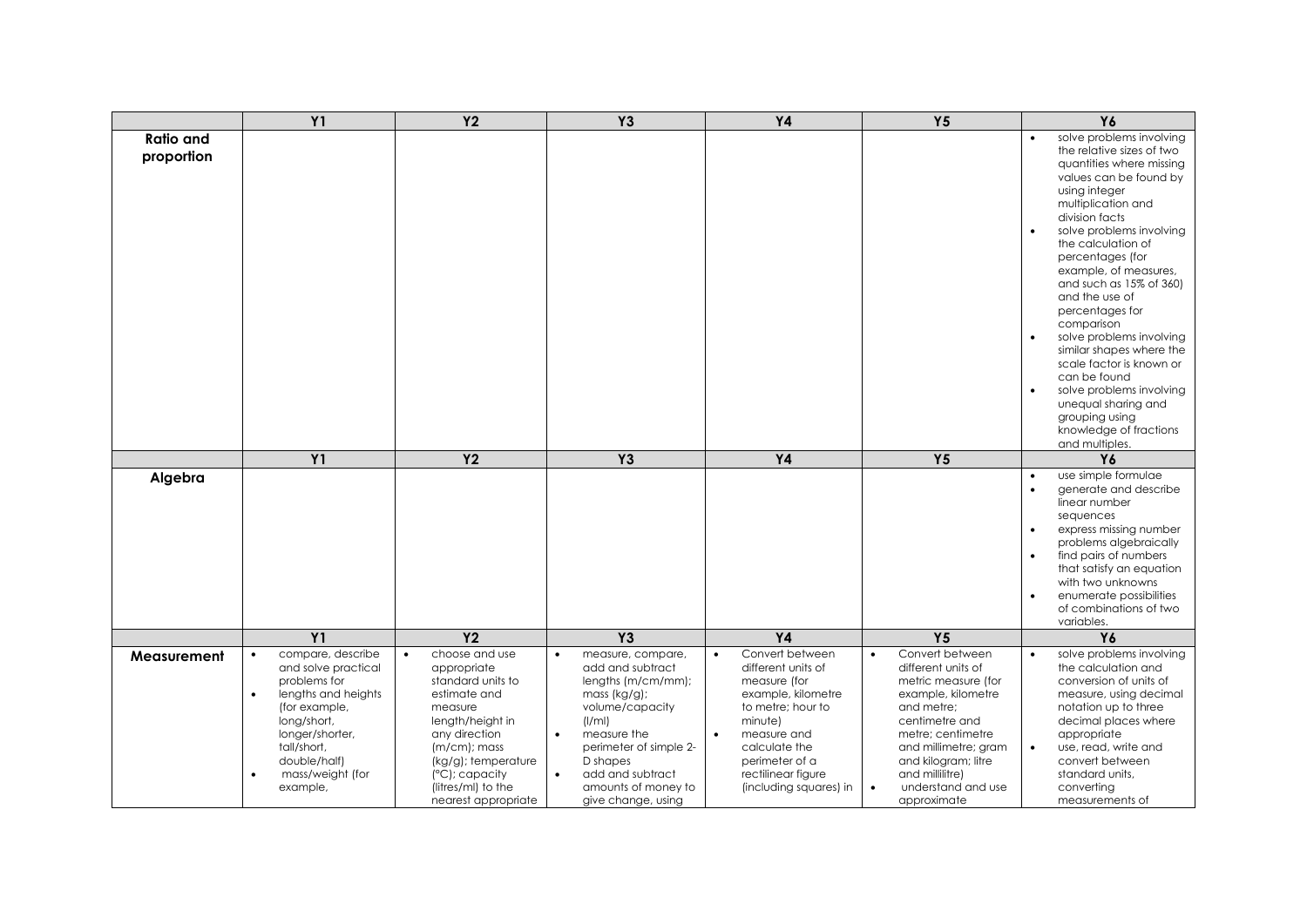| heavy/light, heavier<br>both £ and p in<br>unit, using rulers,<br>centimetres and                                   | equivalences<br>length, mass, volume                      |
|---------------------------------------------------------------------------------------------------------------------|-----------------------------------------------------------|
| than, lighter than)<br>scales,<br>practical contexts<br>metres                                                      | between metric units<br>and time from a smaller           |
| $\bullet$<br>capacity and<br>tell and write the<br>find the area of<br>thermometers and<br>$\bullet$<br>$\bullet$   | unit of measure to a<br>and common                        |
| volume (for<br>measuring vessels<br>time from an<br>rectilinear shapes by                                           | imperial units such as<br>larger unit, and vice           |
| example,<br>$\bullet$<br>compare and order<br>analogue clock,<br>counting squares                                   | inches, pounds and<br>versa, using decimal                |
| full/empty, more<br>lengths, mass,<br>including using<br>$\bullet$<br>estimate, compare                             | pints<br>notation to up to three                          |
| than, less than, half,<br>volume/capacity<br>Roman numerals<br>and calculate<br>$\bullet$                           | decimal places<br>measure and                             |
| from I to XII, and 12-<br>half full, quarter)<br>and record the<br>different measures.                              | convert between miles<br>calculate the                    |
| time (for example,<br>$\bullet$<br>results using $> 5$ , $\le$<br>hour and 24-hour<br>including money in            | perimeter of<br>and kilometres                            |
| $and =$<br>quicker, slower,<br>clocks<br>pounds and pence                                                           | composite rectilinear<br>recognise that shapes            |
| $\bullet$<br>read, write and<br>earlier, later)<br>recognise and use<br>estimate and read<br>$\bullet$<br>$\bullet$ | with the same areas<br>shapes in centimetres              |
| convert time<br>$\bullet$<br>symbols for pounds<br>time with increasing<br>measure and begin                        | can have different<br>and metres                          |
| to record the<br>$(f)$ and pence $(p)$ ;<br>between analogue<br>accuracy to the<br>$\bullet$                        | calculate and<br>perimeters and vice                      |
| combine amounts<br>and digital 12- and<br>following:<br>nearest minute:                                             | compare the area of<br>versa                              |
|                                                                                                                     | $\bullet$                                                 |
| lengths and<br>to make a<br>record and compare<br>24-hour clocks<br>$\bullet$<br>$\bullet$                          | rectangles (including<br>recognise when it is             |
| particular value<br>solve problems<br>heights<br>time in terms of                                                   | possible to use formulae<br>squares), and                 |
| $\bullet$<br>find different<br>seconds, minutes<br>involving converting<br>mass/weight<br>$\bullet$                 | including using<br>for area and volume of                 |
| from hours to<br>capacity and<br>combinations of<br>and hours: use<br>$\bullet$                                     | standard units.<br>shapes                                 |
| volume<br>coins that equal the<br>vocabulary such as<br>minutes; minutes to                                         | calculate the area of<br>square centimetres<br>$\bullet$  |
| time (hours,<br>same amounts of<br>o'clock, a.m./p.m.,<br>seconds; years to<br>$\bullet$                            | (cm <sup>2</sup> ) and square<br>parallelograms and       |
| minutes.<br>morning, afternoon,<br>months; weeks to<br>money                                                        | metres (m <sup>2</sup> ) and<br>triangles                 |
| $\bullet$<br>solve simple<br>noon and midnight<br>seconds)<br>days.                                                 | estimate the area of<br>calculate, estimate and           |
| know the number of<br>problems in a<br>recognise and<br>$\bullet$<br>$\bullet$                                      | compare volume of<br>irregular shapes                     |
| know the<br>seconds in a minute<br>practical context<br>$\bullet$                                                   | estimate volume (for<br>cubes and cuboids                 |
| value of<br>involving addition<br>and the number of                                                                 | example, using 1 cm <sup>3</sup><br>using standard units, |
| different<br>and subtraction of<br>days in each month,                                                              | blocks to build<br>including cubic                        |
| denominations<br>money of the same<br>year and leap year                                                            | cuboids (including<br>centimetres (cm <sup>3</sup> ) and  |
| of coins and<br>unit, including<br>compare durations<br>$\bullet$                                                   | cubes)) and<br>cubic metres (m <sup>3</sup> ), and        |
| of events (for<br>giving change<br>notes                                                                            | extending to other units<br>capacity (for                 |
| $\bullet$<br>compare and<br>example to calculate<br>sequence<br>$\bullet$                                           | example, using<br>(for example, mm <sup>3</sup> and       |
| sequence intervals<br>the time taken by<br>events in                                                                | km <sup>3</sup> ).<br>water)                              |
| of time<br>particular events or<br>chronological<br>$\bullet$                                                       | solve problems                                            |
| $\bullet$<br>tell and write the<br>order using<br>tasks).                                                           | involving converting                                      |
| time to five minutes,<br>language (for                                                                              | between units of time                                     |
| $\bullet$                                                                                                           | use all four                                              |
| example,<br>including quarter<br>before and                                                                         |                                                           |
| past/to the hour<br>and draw the                                                                                    | operations to solve                                       |
| after, next, first,                                                                                                 | problems involving                                        |
| hands on a clock<br>today,                                                                                          | measure (for                                              |
| face to show these<br>yesterday,                                                                                    | example, length,                                          |
| tomorrow,<br>times                                                                                                  | mass, volume,                                             |
| $\bullet$<br>know the number of<br>mornina.                                                                         | money) using                                              |
| minutes in an hour<br>afternoon and                                                                                 | decimal notation,                                         |
| evening)<br>and the number of                                                                                       | including scaling                                         |
| recognise and<br>hours in a day.                                                                                    |                                                           |
| use language                                                                                                        |                                                           |
| relating to                                                                                                         |                                                           |
| dates,                                                                                                              |                                                           |
| including days                                                                                                      |                                                           |
| of the week.                                                                                                        |                                                           |
| weeks, months                                                                                                       |                                                           |
| and years                                                                                                           |                                                           |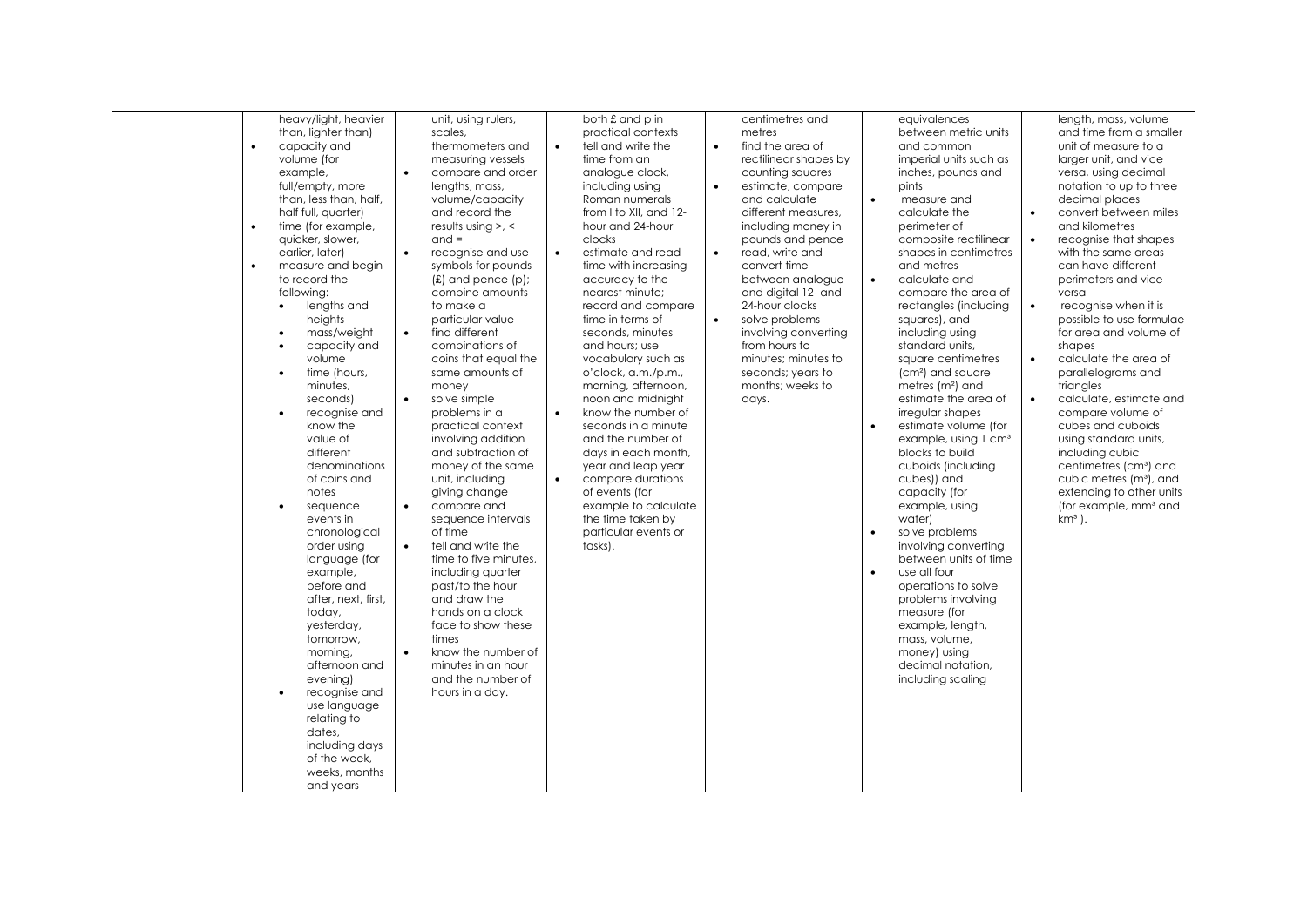|                                       | tell the time to<br>$\bullet$<br>the hour and<br>half past the<br>hour and draw<br>the hands on a<br>clock face to<br>show these<br>times<br>Y1                                                                                                                                         | <b>Y2</b>                                                                                                                                                                                                                                                                                                                                                                                                                                                                                                                                      | <b>Y3</b>                                                                                                                                                                                                                                                                                                                                                                                                                                                                                                                                                                                                                             | <b>Y4</b>                                                                                                                                                                                                                                                                                                                                                                                                                                                                                 | Y <sub>5</sub>                                                                                                                                                                                                                                                                                                                                                                                                                                                                                                                                                                                                                                                                                                                                                                                                  | Y6                                                                                                                                                                                                                                                                                                                                                                                                                                                                                                                                                                                                                       |
|---------------------------------------|-----------------------------------------------------------------------------------------------------------------------------------------------------------------------------------------------------------------------------------------------------------------------------------------|------------------------------------------------------------------------------------------------------------------------------------------------------------------------------------------------------------------------------------------------------------------------------------------------------------------------------------------------------------------------------------------------------------------------------------------------------------------------------------------------------------------------------------------------|---------------------------------------------------------------------------------------------------------------------------------------------------------------------------------------------------------------------------------------------------------------------------------------------------------------------------------------------------------------------------------------------------------------------------------------------------------------------------------------------------------------------------------------------------------------------------------------------------------------------------------------|-------------------------------------------------------------------------------------------------------------------------------------------------------------------------------------------------------------------------------------------------------------------------------------------------------------------------------------------------------------------------------------------------------------------------------------------------------------------------------------------|-----------------------------------------------------------------------------------------------------------------------------------------------------------------------------------------------------------------------------------------------------------------------------------------------------------------------------------------------------------------------------------------------------------------------------------------------------------------------------------------------------------------------------------------------------------------------------------------------------------------------------------------------------------------------------------------------------------------------------------------------------------------------------------------------------------------|--------------------------------------------------------------------------------------------------------------------------------------------------------------------------------------------------------------------------------------------------------------------------------------------------------------------------------------------------------------------------------------------------------------------------------------------------------------------------------------------------------------------------------------------------------------------------------------------------------------------------|
| Geometry -<br>properties of<br>shapes | recognise and<br>name common 2-D<br>and 3-D shapes,<br>including:<br>$\bullet$<br>2-D shapes (for<br>example,<br>rectangles<br>(including squares),<br>circles and<br>triangles)<br>$\bullet$<br>3-D shapes (for<br>example, cuboids<br>(including cubes),<br>pyramids and<br>spheres). | identify and<br>$\bullet$<br>describe the<br>properties of 2-D<br>shapes, including<br>the number of sides<br>and line symmetry<br>in a vertical line<br>$\bullet$<br>identify and<br>describe the<br>properties of 3-D<br>shapes, including<br>the number of<br>edges, vertices and<br>faces<br>identify 2-D shapes<br>$\bullet$<br>on the surface of 3-<br>D shapes (for<br>example, a circle<br>on a cylinder and a<br>triangle on a<br>pyramid)<br>compare and sort<br>$\bullet$<br>common 2-D and 3-<br>D shapes and<br>everyday objects. | draw 2-D shapes and<br>$\bullet$<br>make 3-D shapes<br>using modelling<br>materials; recognise<br>3-D shapes in<br>different orientations<br>and describe them<br>recognise angles as<br>$\bullet$<br>a property of shape<br>or a description of a<br>turn<br>identify right angles,<br>$\bullet$<br>recognise that two<br>right angles make a<br>half-turn, three make<br>three quarters of a<br>turn and four a<br>complete turn;<br>identify whether<br>angles are greater<br>than or less than a<br>right angle<br>identify horizontal<br>$\bullet$<br>and vertical lines and<br>pairs of<br>perpendicular and<br>parallel lines. | compare and<br>$\bullet$<br>classify geometric<br>shapes, including<br>quadrilaterals and<br>triangles, based on<br>their properties and<br>sizes<br>identify acute and<br>$\bullet$<br>obtuse angles and<br>compare and order<br>angles up to two<br>right angles by size<br>identify lines of<br>$\bullet$<br>symmetry in 2-D<br>shapes presented in<br>different orientations<br>complete a simple<br>$\bullet$<br>symmetric figure with<br>respect to a specific<br>line of symmetry. | identify 3-D shapes,<br>including cubes and<br>other cuboids, from<br>2-D representations<br>know angles are<br>$\bullet$<br>measured in degrees:<br>estimate and<br>compare acute,<br>obtuse and reflex<br>angles<br>draw given angles,<br>$\bullet$<br>and measure them in<br>degrees $(°)$<br>identify:<br>$\bullet$<br>angles at a point and<br>➤<br>one whole turn (total<br>$360^\circ$<br>$\blacktriangleright$<br>angles at a point on<br>a straight line and 1/2<br>a turn (total 180°)<br>$\blacktriangleright$<br>other multiples of 90°<br>$\bullet$<br>use the properties of<br>rectangles to<br>deduce related facts<br>and find missing<br>lengths and angles<br>distinguish between<br>$\bullet$<br>regular and irregular<br>polygons based on<br>reasoning about<br>equal sides and<br>angles. | draw 2-D shapes using<br>given dimensions and<br>angles<br>recognise, describe and<br>build simple 3-D shapes,<br>including making nets<br>compare and classify<br>geometric shapes<br>based on their<br>properties and sizes and<br>find unknown angles in<br>any triangles,<br>quadrilaterals, and<br>regular polygons<br>illustrate and name<br>parts of circles,<br>including radius,<br>diameter and<br>circumference and<br>know that the diameter<br>is twice the radius<br>recognise angles where<br>they meet at a point,<br>are on a straight line, or<br>are vertically opposite,<br>and find missing angles. |